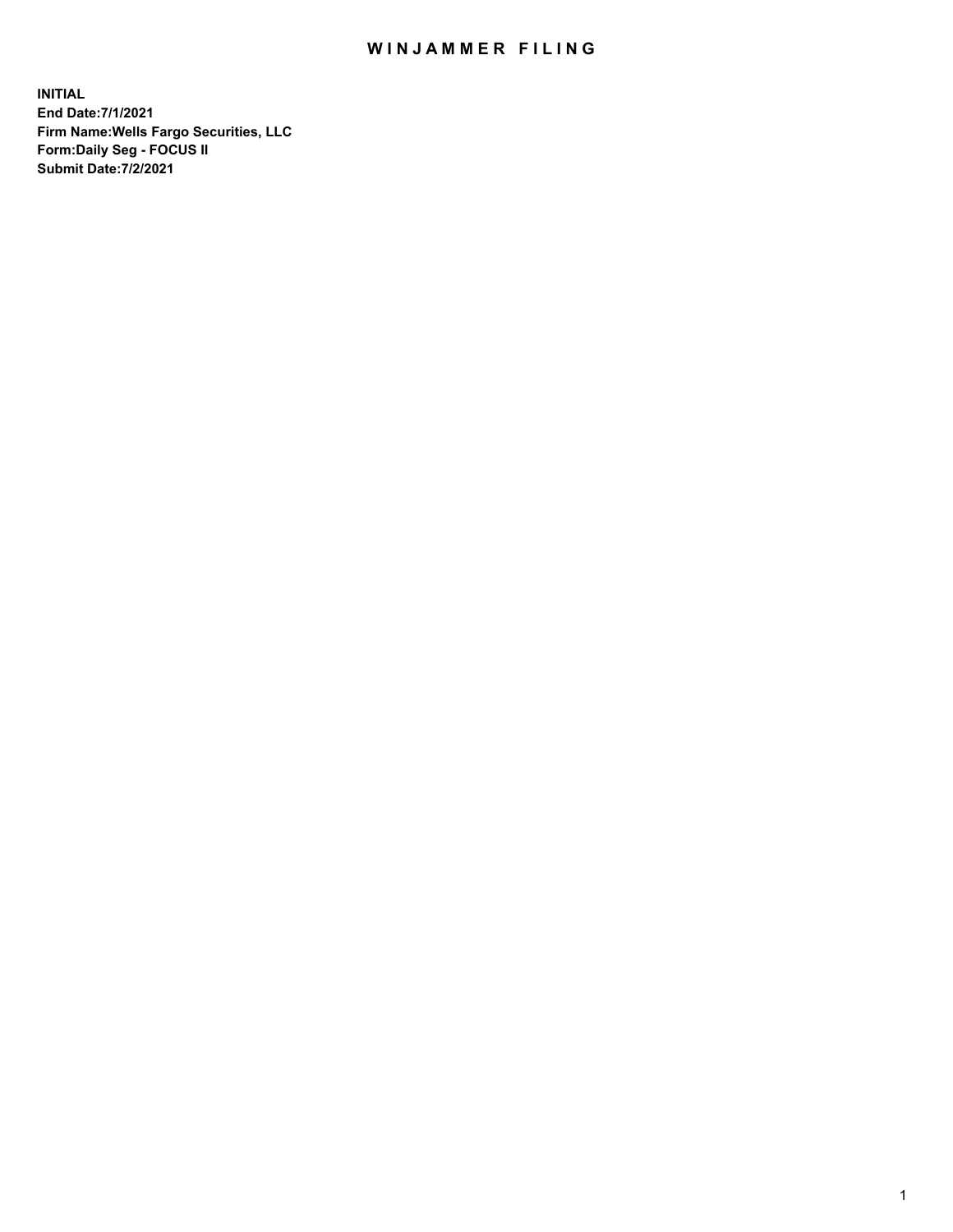**INITIAL End Date:7/1/2021 Firm Name:Wells Fargo Securities, LLC Form:Daily Seg - FOCUS II Submit Date:7/2/2021 Daily Segregation - Cover Page**

| Name of Company                                                                                                                                                                                                                                                                                                                | <b>Wells Fargo Securities LLC</b>               |
|--------------------------------------------------------------------------------------------------------------------------------------------------------------------------------------------------------------------------------------------------------------------------------------------------------------------------------|-------------------------------------------------|
| <b>Contact Name</b>                                                                                                                                                                                                                                                                                                            | <b>James Gnall</b>                              |
| <b>Contact Phone Number</b>                                                                                                                                                                                                                                                                                                    | 917-699-6822                                    |
| <b>Contact Email Address</b>                                                                                                                                                                                                                                                                                                   | james.w.gnall@wellsfargo.com                    |
| FCM's Customer Segregated Funds Residual Interest Target (choose one):<br>a. Minimum dollar amount: ; or<br>b. Minimum percentage of customer segregated funds required:% ; or<br>c. Dollar amount range between: and; or<br>d. Percentage range of customer segregated funds required between:% and%.                         | 270,000,000<br><u>0</u><br>00<br>0 <sub>0</sub> |
| FCM's Customer Secured Amount Funds Residual Interest Target (choose one):<br>a. Minimum dollar amount: ; or<br>b. Minimum percentage of customer secured funds required:%; or<br>c. Dollar amount range between: and; or<br>d. Percentage range of customer secured funds required between:% and%.                            | 40,000,000<br><u>0</u><br>00<br>0 <sub>0</sub>  |
| FCM's Cleared Swaps Customer Collateral Residual Interest Target (choose one):<br>a. Minimum dollar amount: ; or<br>b. Minimum percentage of cleared swaps customer collateral required:% ; or<br>c. Dollar amount range between: and; or<br>d. Percentage range of cleared swaps customer collateral required between:% and%. | 375,000,000<br><u>0</u><br>0 <sub>0</sub><br>00 |

Attach supporting documents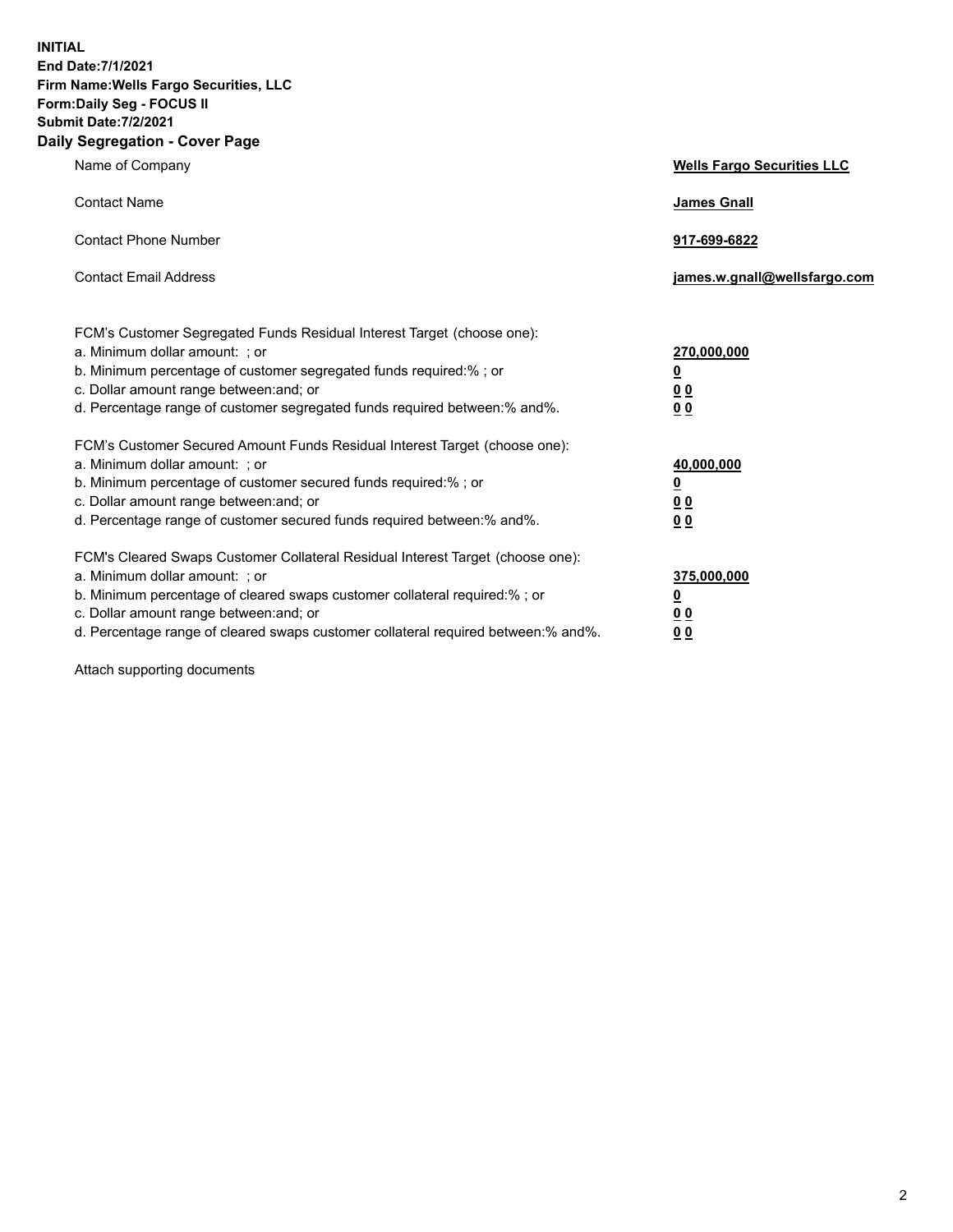**INITIAL End Date:7/1/2021 Firm Name:Wells Fargo Securities, LLC Form:Daily Seg - FOCUS II Submit Date:7/2/2021 Daily Segregation - Secured Amounts**

Foreign Futures and Foreign Options Secured Amounts Amount required to be set aside pursuant to law, rule or regulation of a foreign government or a rule of a self-regulatory organization authorized thereunder 1. Net ledger balance - Foreign Futures and Foreign Option Trading - All Customers A. Cash **249,582,323** [7315] B. Securities (at market) **206,454,408** [7317] 2. Net unrealized profit (loss) in open futures contracts traded on a foreign board of trade **-2,211,671** [7325] 3. Exchange traded options a. Market value of open option contracts purchased on a foreign board of trade **28** [7335] b. Market value of open contracts granted (sold) on a foreign board of trade **-14,045** [7337] 4. Net equity (deficit) (add lines 1. 2. and 3.) **453,811,043** [7345] 5. Account liquidating to a deficit and account with a debit balances - gross amount **5,580,446** [7351] Less: amount offset by customer owned securities **-5,049,984** [7352] **530,462** [7354] 6. Amount required to be set aside as the secured amount - Net Liquidating Equity Method (add lines 4 and 5) 7. Greater of amount required to be set aside pursuant to foreign jurisdiction (above) or line 6. FUNDS DEPOSITED IN SEPARATE REGULATION 30.7 ACCOUNTS 1. Cash in banks

A. Banks located in the United States **64,083,149** [7500]

- 
- 2. Securities
	- A. In safekeeping with banks located in the United States **120,251,275** [7540]
- B. In safekeeping with other banks qualified under Regulation 30.7 **0** [7560] **120,251,275** [7570]
- 3. Equities with registered futures commission merchants
	-
	-
	- C. Unrealized gain (loss) on open futures contracts **-27,069,082** [7600]
	- D. Value of long option contracts **28** [7610]
	-
- 4. Amounts held by clearing organizations of foreign boards of trade

## A. Cash **0** [7640]

- B. Securities **0** [7650]
- C. Amount due to (from) clearing organization daily variation **0** [7660]
- D. Value of long option contracts **0** [7670]
- E. Value of short option contracts **0** [7675] **0** [7680]
- 5. Amounts held by members of foreign boards of trade
	-
	-
	- C. Unrealized gain (loss) on open futures contracts **21,654,052** [7720]
	- D. Value of long option contracts **0** [7730]
	- E. Value of short option contracts **0** [7735] **213,660,079** [7740]
- 6. Amounts with other depositories designated by a foreign board of trade **0** [7760]
- 7. Segregated funds on hand **0** [7765]
- 8. Total funds in separate section 30.7 accounts **574,346,905** [7770]
- 9. Excess (deficiency) Set Aside for Secured Amount (subtract line 7 Secured Statement Page 1 from Line 8)
- 10. Management Target Amount for Excess funds in separate section 30.7 accounts **40,000,000** [7780]
- 11. Excess (deficiency) funds in separate 30.7 accounts over (under) Management Target **80,005,400** [7785]

**0** [7305]

**454,341,505** [7355]

**454,341,505** [7360]

 B. Other banks qualified under Regulation 30.7 **45,031,348** [7520] **109,114,497** [7530]

 A. Cash **52,182,749** [7580] B. Securities **106,221,404** [7590] E. Value of short option contracts **-14,045** [7615] **131,321,054** [7620]

 A. Cash **-8,112,637** [7700] B. Securities **200,118,664** [7710] **120,005,400** [7380]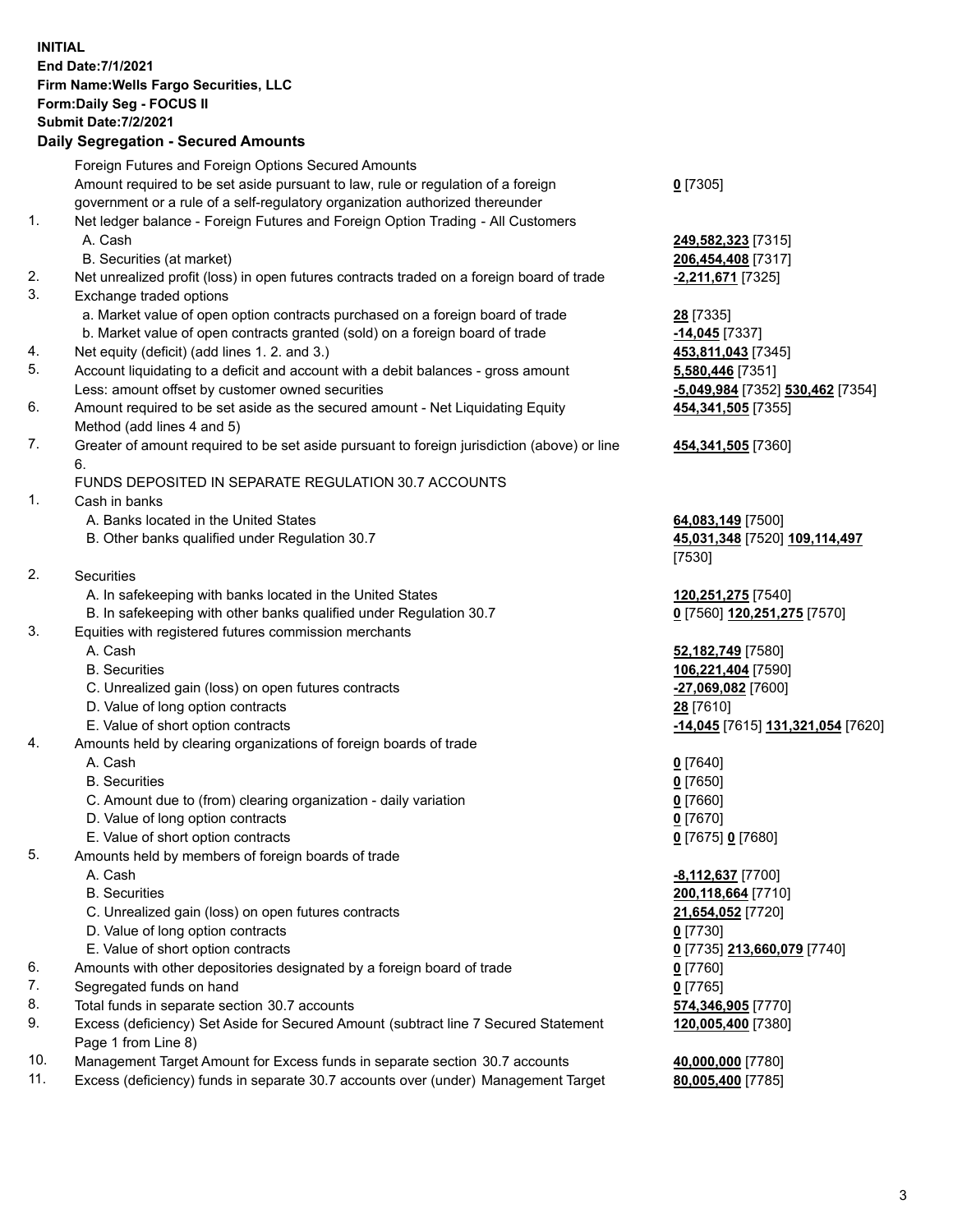**INITIAL End Date:7/1/2021 Firm Name:Wells Fargo Securities, LLC Form:Daily Seg - FOCUS II Submit Date:7/2/2021 Daily Segregation - Segregation Statement** SEGREGATION REQUIREMENTS(Section 4d(2) of the CEAct) 1. Net ledger balance A. Cash **3,898,474,891** [7010] B. Securities (at market) **1,936,326,052** [7020] 2. Net unrealized profit (loss) in open futures contracts traded on a contract market **-1,236,330,612** [7030] 3. Exchange traded options A. Add market value of open option contracts purchased on a contract market **1,373,581,107** [7032] B. Deduct market value of open option contracts granted (sold) on a contract market **-1,410,625,522** [7033] 4. Net equity (deficit) (add lines 1, 2 and 3) **4,561,425,916** [7040] 5. Accounts liquidating to a deficit and accounts with debit balances - gross amount **79,546,714** [7045] Less: amount offset by customer securities **-76,770,714** [7047] **2,776,000** [7050] 6. Amount required to be segregated (add lines 4 and 5) **4,564,201,916** [7060] FUNDS IN SEGREGATED ACCOUNTS 7. Deposited in segregated funds bank accounts A. Cash **176,115,143** [7070] B. Securities representing investments of customers' funds (at market) **215,002,866** [7080] C. Securities held for particular customers or option customers in lieu of cash (at market) **705,788,971** [7090] 8. Margins on deposit with derivatives clearing organizations of contract markets A. Cash **1,532,278,858** [7100] B. Securities representing investments of customers' funds (at market) **1,275,154,482** [7110] C. Securities held for particular customers or option customers in lieu of cash (at market) **1,230,537,081** [7120] 9. Net settlement from (to) derivatives clearing organizations of contract markets **-34,674,770** [7130] 10. Exchange traded options A. Value of open long option contracts **1,373,581,107** [7132] B. Value of open short option contracts **-1,410,625,522** [7133] 11. Net equities with other FCMs A. Net liquidating equity **0** [7140] B. Securities representing investments of customers' funds (at market) **0** [7160] C. Securities held for particular customers or option customers in lieu of cash (at market) **0** [7170] 12. Segregated funds on hand **0** [7150] 13. Total amount in segregation (add lines 7 through 12) **5,063,158,216** [7180] 14. Excess (deficiency) funds in segregation (subtract line 6 from line 13) **498,956,300** [7190] 15. Management Target Amount for Excess funds in segregation **270,000,000** [7194]

16. Excess (deficiency) funds in segregation over (under) Management Target Amount Excess

**228,956,300** [7198]